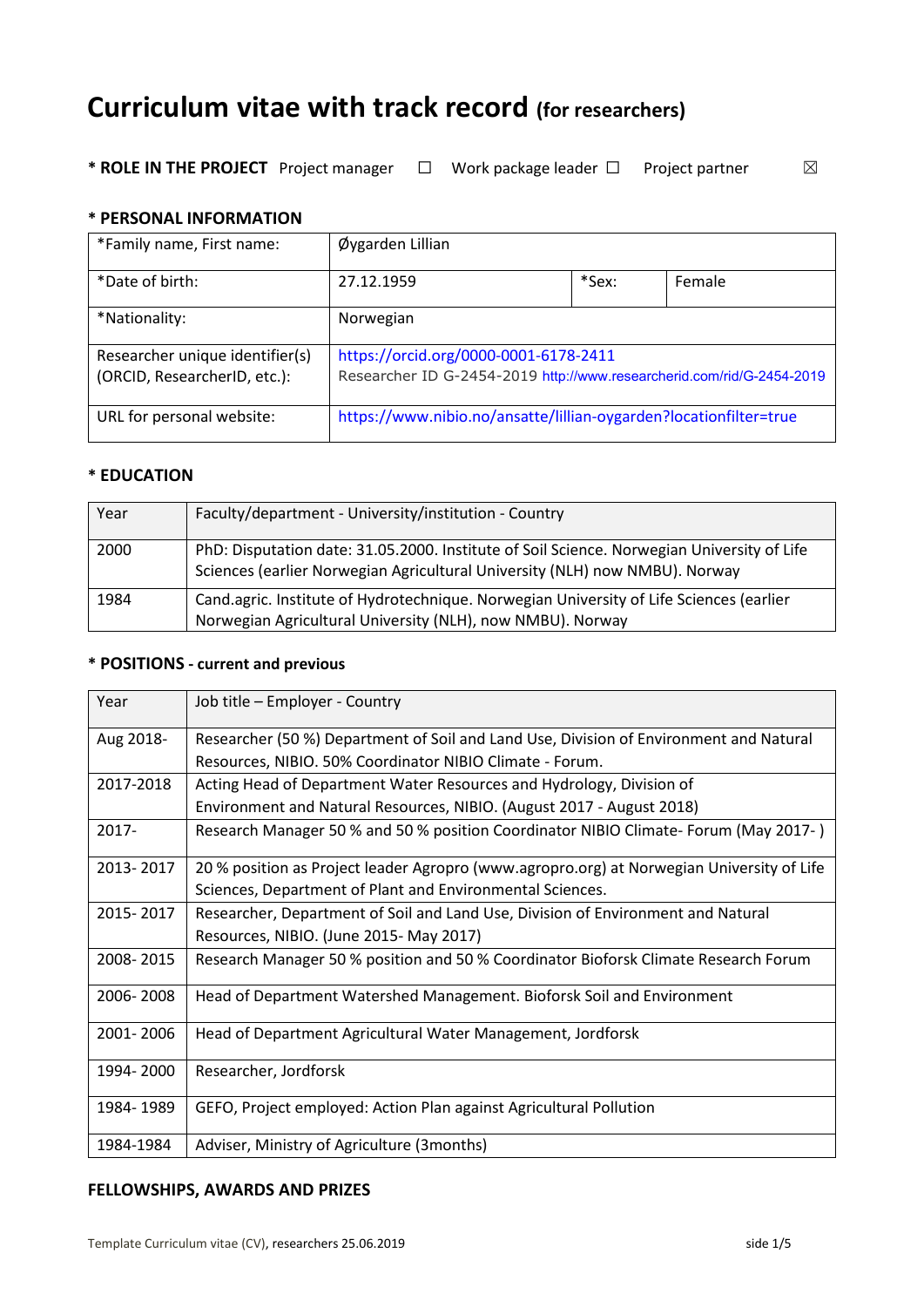| 2012 | Emerald LiteratiNetwork Awards for 2012. Highly Commended Award for the paper<br>Deelstra et al. 2011: Climate change and runoff from agricultural catchments in Norway.          |
|------|-----------------------------------------------------------------------------------------------------------------------------------------------------------------------------------|
| 2013 | Minister of Science and Higher education Polen. Diploma for scientific achievements:<br>Banasik, K., Øygarden, L. and Hejduk, L. (eds). 2011 (reference see major collaborations) |

## **PROJECT MANAGEMENT EXPERIENCE**

| Year      | Project owner - Project - Role - Funder                                                                                                                                                                                                                                                                                                                                          |
|-----------|----------------------------------------------------------------------------------------------------------------------------------------------------------------------------------------------------------------------------------------------------------------------------------------------------------------------------------------------------------------------------------|
| $2017 -$  | Coordinating NIBIO- Climate Forum. Internal NIBIO group acting as focal point and<br>coordination of climate related activities, research, consultancy, information and<br>dissemination. Coordinator of Bioforsk Climate Forum 2008-2015.                                                                                                                                       |
| 2013-2017 | Project leader Interdisciplinary Research project: AGROPRO-Agronomy for increased food<br>production-challenges and possibilities. Funded by Norwegian Research Council. Seven<br>national and four international partners. www.agropro.org                                                                                                                                      |
| 2012-2017 | Coordinating Norwegian consortium with NIBIO (Bioforsk, NILF) and NMBU participation in<br>MACSUR; Modelling European Agriculture with Climate Change for Food Security.<br>Modelling networks; Crops, Livestock, Trade. www.macsur.eu                                                                                                                                           |
| 1997-2011 | Coordinating Strategic Institute Programmes: Sustainable Agriculture (1997-2002),<br>Transport and retention of pollution in catchments- effects of hydrological processes<br>(2002-2006), Climate-Adaptation to extreme weather in municipalities what, how and<br>why, led by Cicero (2006-2011). Coordination Jordforsk activities in Interreg project<br>NOLIMP (2003-2007). |
| 2000-2005 | Project leader, NFR funded projects: Seasonal frozen soils (2000-2003), Transport<br>pathways in catchments- water- particles- pesticides (2002-2005), Integrated risk<br>management for transport of particles, phosphorus, nitrogen and pesticides (2004 - 2005).                                                                                                              |

### **SUPERVISION OF STUDENTS**

| $\frac{1}{2009}$ - 2011<br>Postdoc | CESAM, University Aveiro. Portugal. Postdoc Nelson Abrantes |
|------------------------------------|-------------------------------------------------------------|
|------------------------------------|-------------------------------------------------------------|

## **TEACHING ACTIVITIES** (if applicable)

| $2006 -$ | Lecturer Topic Soil Erosion- Course Water Pollution (Vann300). Norwegian University of |  |
|----------|----------------------------------------------------------------------------------------|--|
|          | Life Sciences, NMBU.                                                                   |  |
|          |                                                                                        |  |

### **ORGANISATION OF MEETINGS**

| 2001 | Organising "The international Symposium Snowmelt Runoff and related problems" Oslo. |  |
|------|-------------------------------------------------------------------------------------|--|
|      | Cooperation with Cost 613, ESSC, IGU. 65 participants.                              |  |

## **INSTITUTIONAL RESPONSIBILITIES**

| 2002-2017 | Member of committee PhD dissertations:                                      |
|-----------|-----------------------------------------------------------------------------|
|           | Swedish University of Agricultural Sciences. Ingrid Wesstrøm (2002).        |
|           | Agricultural University of Norway. Ahmad Hammad Yousef Abu Hammad (2004).   |
|           | University of Copenhagen, Department of Geography. Anja Gadgård Boye (2005) |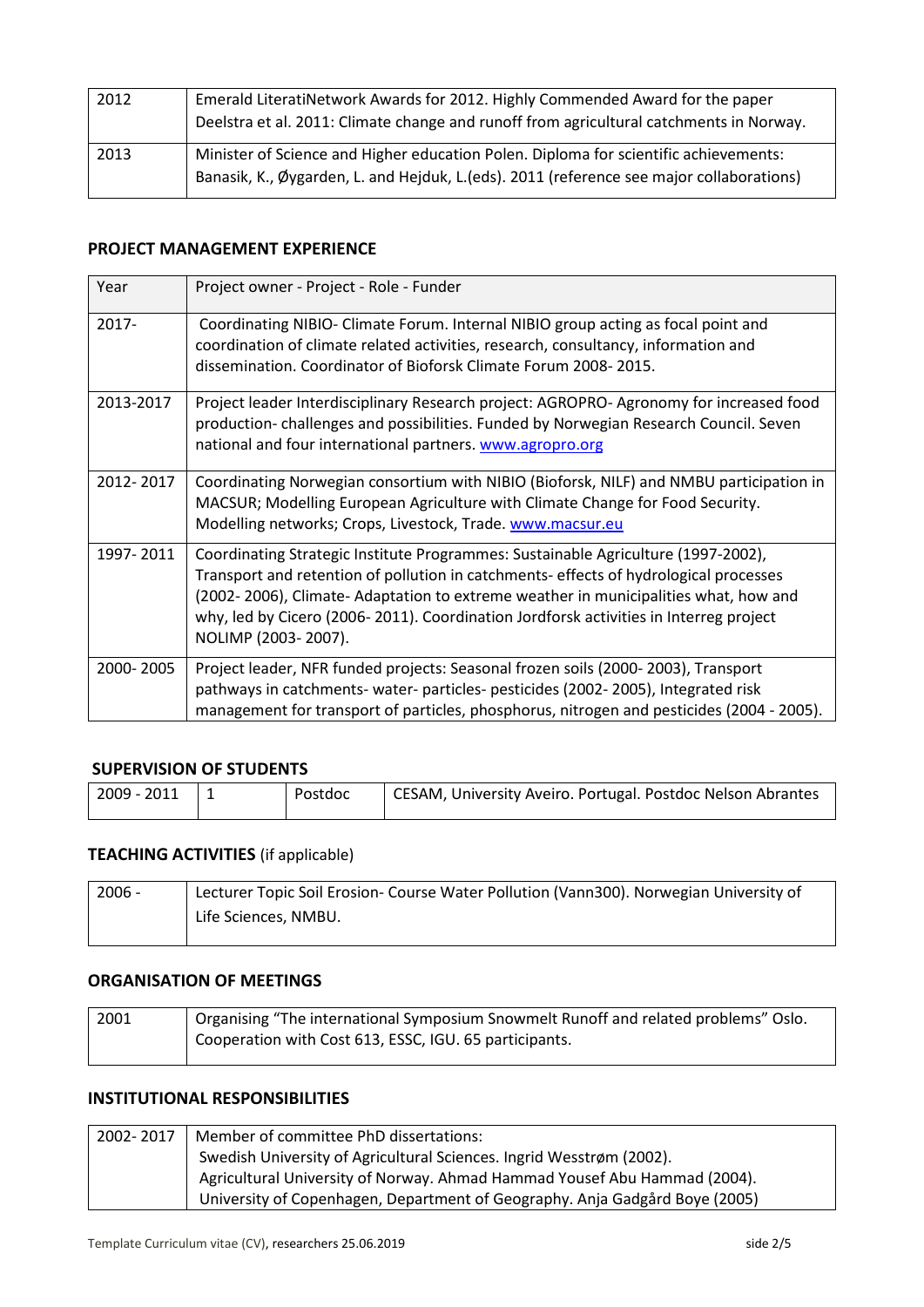| Opponent Doctoral dissertation, University of Eastern Finland, Jaana Uusi-Kamppa (2010)<br>Preliminary examinerer (one of two) for Doctoral dissertations. Aalto University. School of |
|----------------------------------------------------------------------------------------------------------------------------------------------------------------------------------------|
| engineering. Department of Built Environment. Water and Environmental Engineering.                                                                                                     |
| Mika Turunen (2017).                                                                                                                                                                   |

## **COMMISSIONS OF TRUST IN ACADEMIC, PUBLIC OR PRIVATE ORGANISATIONS**

| 2018-2019 | Member of expert panel for evaluation of SLU: Quality and impact 2018. Research          |  |
|-----------|------------------------------------------------------------------------------------------|--|
|           | evaluation. KON 2018. https://internt.slu.se/Organisation-och-styrning/KoN2018 sv/       |  |
|           | Evaluation of research field: Soil and Environmental Sciences.                           |  |
|           | 2019: Member of Expert Panel for career grants for researcher at SLU, Sweden. Evaluation |  |
|           | of 7 junior and senior grant applications.                                               |  |
| $2000 -$  | Referee 3- 6 papers /annually International journals.                                    |  |
|           |                                                                                          |  |

## **MEMBERSHIPS OF ACADEMIES / SCIENTIFIC SOCIETIES / NETWORKS**

| 1998- | 2018 - IUSS-International Union of Soil Science. Division 3. Soil Use and management.       |
|-------|---------------------------------------------------------------------------------------------|
|       | Chair of Commission 3.2. Soil and Water Conservation. www.iuss.com                          |
|       | 2015 - TempAg- Temperate Agriculture. International research collaboration network for      |
|       | agricultural production in temperate regions. Member of governing board www.tempag.net      |
|       | 2011- European Society for Soil Conservation (ESSC) executive committee. Member since 2000. |
|       | http://www.soilconservation.eu/                                                             |
|       | 2010 - Global Research Alliance for Reduction of Agricultural Greenhouse Gases-GRA. (Crop)  |
|       | 1998 - 2003 Management Committee COST 623 and 2003- 2008 for COST 634. Soil erosion         |
|       | networks. 2012 - 2014 COST- ES1106. Euro- AgriWat.                                          |
|       | 1998 - Nordic Association of Agricultural Scientists (NJF) www.njf.nu Head of the Norwegian |
|       | department (1999-2003).                                                                     |
|       |                                                                                             |

## **MAJOR COLLABORATIONS**

| 2013-                          | National cooperation: NMBU, Ruralis and stakeholders in Agropro- agronomy for increased                                                                                                                                                                                                                                                                                                                                                                     |
|--------------------------------|-------------------------------------------------------------------------------------------------------------------------------------------------------------------------------------------------------------------------------------------------------------------------------------------------------------------------------------------------------------------------------------------------------------------------------------------------------------|
| 2017                           | food production www.agroporo.org.                                                                                                                                                                                                                                                                                                                                                                                                                           |
| 2006-                          | National cooperation with Cicero, NIVA, NINA- Strategic Institute programme Extreme                                                                                                                                                                                                                                                                                                                                                                         |
| 2011                           | weather- Municipalities addressing climate change.                                                                                                                                                                                                                                                                                                                                                                                                          |
|                                | Evaluation reports: Measures to reduce greenhouse gas emissions from Agriculture -                                                                                                                                                                                                                                                                                                                                                                          |
| 2018-                          | cooperation with Norwegian Environment Agency, Norwegian Agriculture Agency and farmers                                                                                                                                                                                                                                                                                                                                                                     |
| 2020                           | organisations.                                                                                                                                                                                                                                                                                                                                                                                                                                              |
| 2008-<br>2011<br>2015-<br>2017 | EEA -grants Norway-Polen (2008 - 2011). Contact Professor Kazimierz Banasik. Dep. of Hydraulic<br>Engineering, Warsaw University of Life Science. Banasik, K., Øygarden, L. and Hejduk, L. (eds).<br>2011. Prediction and reduction of diffuse pollution, solid emission and extreme flows from rural<br>areas- a case study from small agricultural catchments. Warsaw Univ. of Life Sciences press.<br>246p. ISBN 978-83-7583-330-0 (reviewed monograph). |
| 2015-<br>2018                  | EEA -grants- Norway- Czech Republic. (2015 - 2017). Adapta-N: Complex planning, monitoring,<br>information and educational tools for adaptation to the impacts of climate change, with the<br>main emphasis on agriculture and forestry management in the landscape. Contact Miroslav<br>Dumbrovsky. Brno University of Technology. http://www.adaptan.net/vystupy-projektu                                                                                 |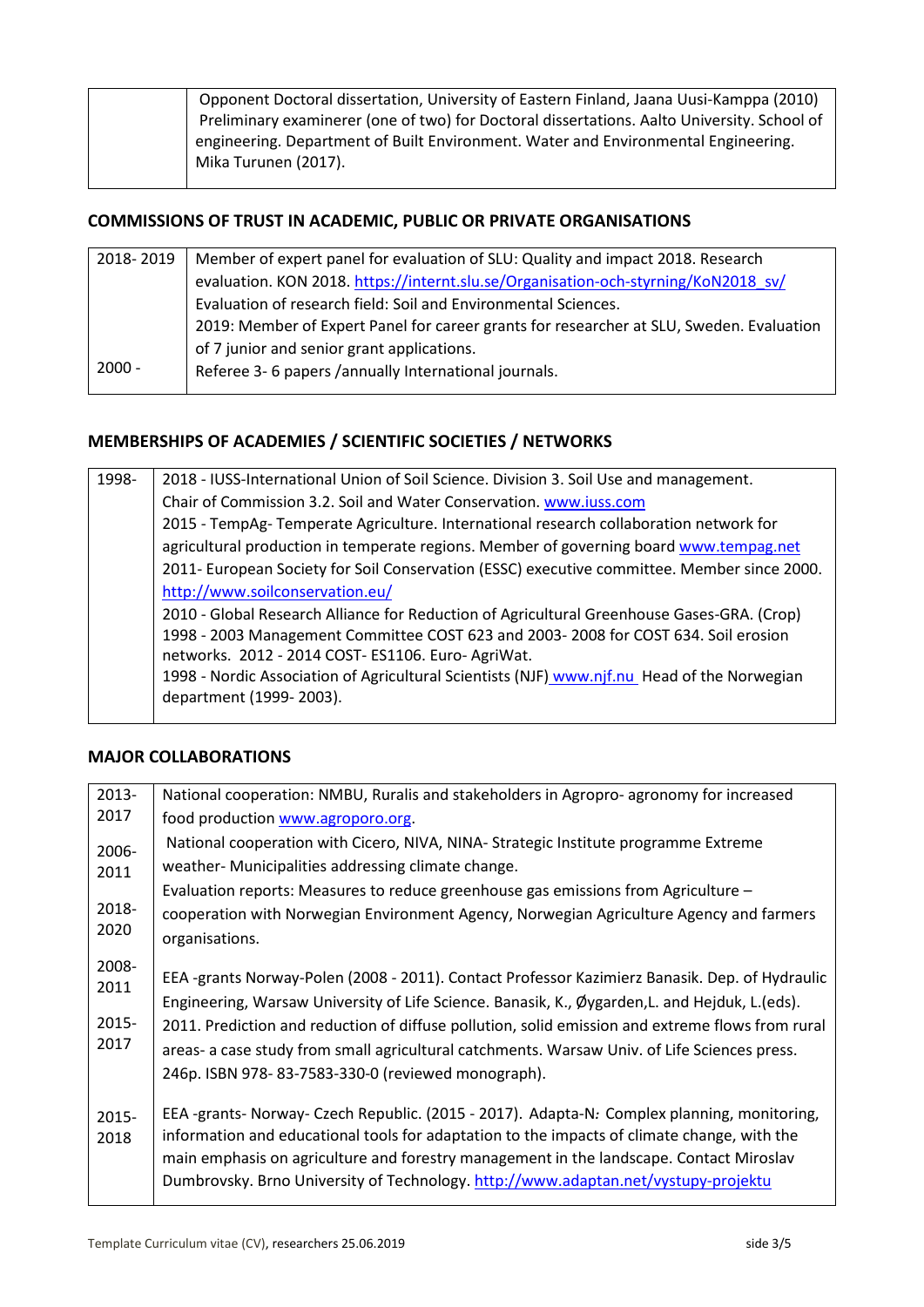| 2015- | EU- Project Recare http://recare-project.eu/ Review report: Stolte, J., Tesfai, M., Øygarden, L.,  |
|-------|----------------------------------------------------------------------------------------------------|
| 2020  | Kværnø, S.Keizer,J.,Verheijen, F., Panagos,P., Ballabio & Hessel, R. 2016. Soil threats in Europe. |
|       | Status, methods, drivers and effects on ecosystem services. JRC Technical Reports. EUR 27607       |
|       | EN; doi: 10.2788/82874742 online                                                                   |

**Track record** 25 Publications in Journals. 4 Chapter in Books. 197 reports, posters, abstract, proceedings.

#### **Selected publications.**

Bechmann, M. Deelstra, J.Stålnacke, P., Eggestad, H.O. **Øygarden**; L, Pengerud, A. 2008. Monitoring catchment scale agricultural pollution in Norway: policy instruments, implementation of mitigation methods and trends in nutrient and sediment losses. Environmental Science & Policy.11 (2008) 102- 114. Elsevier. 12 citations in Scopus.

Bechmann, M., Stålnacke, P., Kværnø, S., Eggestad, H.O., **Øygarde**n, L. 2009. Integrated tool for risk assessment in agricultural management of soil erosion and losses of phosphorus and nitrogen. Science of the total environment 407 (2009): 749-759. 72 citations in Scopus.

Deelstra J., **Øygarden, L.,** Blankenberg, A.G.B. and Eggestad, H.O.2012. Climate change and runoff from Agricultural catchments in Norway. International Journal of Climate Change Strategies and Management. Vol 3 no 4 pp 345- 360. ISSN 1756-8612. 28 citations in Scopus.

Deelstra, J., Wei, D., Chen, X., Zhou, B., Wang, Y., Jin,L., **Øygarden, L**. 2014. Monitoring of agricultural dominated catchments in Norway and Heilongjiang province, China: similarities and challenges. Acta Agriculturae Scandinavica, Section B- Soil and Plant Science, 2014. Vol 63, No. Supplement 2, 109- 116, Taylor and Francis. <http://dx.doi.org/10.1080/09064710.2014.885562> .

Hamidov, A., Helming, K., Bellocchi, G., Bojar, W., Dalgaard, T., Ghaley, B.B., Hoffmann, C., Holman, I., Holzkämper, A., Krzeminska, D., Kværnø, S.H., Lehtonen, H.,Niedrist, G., **Øygarden, L**., Reidsma, P., Roggero, P.P., Rusu,T., Santos,C., Seddaiu, G., Skarbøvik, E., Ventrella, D., Żarski, J., Schönhart, M. 2018. Impacts of climate change adaptation options on soil functions: A review of European case-studies. Land Degradation and Development 2018.1-12.[https://onlinelibrary.wiley.com/doi/abs/10.1002/ldr.3006.](https://onlinelibrary.wiley.com/doi/abs/10.1002/ldr.3006) 10 citations Scopus.

**Mittenzwei, K.,** & **Øygarden, L.** (2020). The Increasing Impact of Environmental Policies on Agriculture: Perspectives From Norway. *Journal of Applied Business and Economics (JABE), 22*(6), 72-81. doi[:http://dx.doi.org/10.33423/jabe.v22i6](http://dx.doi.org/10.33423/jabe.v22i6)

[Mitter,](https://www.sciencedirect.com/science/article/pii/S0301479719314197?via%3Dihub#!) H., [Sinabell,](https://www.sciencedirect.com/science/article/pii/S0301479719314197?via%3Dihub#!) F.[, Kok,](https://www.sciencedirect.com/science/article/pii/S0301479719314197?via%3Dihub#!) K., Priess, J.A., Schmid, E., Bodirsky, J.L., Holman,I. Lehtonen, K., Leip.A., Mouël, C.L., Mathijs, E., Mehdi, B.,Michetti, M.[,Mittenzwei,](https://www.sciencedirect.com/science/article/pii/S0301479719314197?via%3Dihub#!) K.[,Mora,](https://www.sciencedirect.com/science/article/pii/S0301479719314197?via%3Dihub#!) O., **Øygarden, L.,** [Schönhart, M.](https://www.sciencedirect.com/science/article/pii/S0301479719314197?via%3Dihub#!) 2019**.** A protocol to develop Shared Socio-economic Pathways for European agriculture. **J**ournal of Environmental management[. Volume 252,](https://www.sciencedirect.com/science/journal/03014797/252/supp/C) 109701. 12pp

Mitter, H., Techen, A.-K., Sinabell, F., Helming, K., Schmid, E., Bodirsky, B. L., Holman, I., Kok, K., Lehtonen, H., Leip, A., Le Mouel, C., Mathijs, E., Mehdi, B., **Mittenzwei, K.**, Mora, O., **Øistad, K., Øygarden, L.**, Priess, J. A., Reidsma, P., Schaldach, R., & Schönhart, M. (2020). Shared Socio-economic Pathways for European agriculture and food systems: The Eur-Agri-SSPs. *Global Environmental Change, 65*. doi[:http://dx.doi.org/10.1016/j.gloenvcha.2020.102159](http://dx.doi.org/10.1016/j.gloenvcha.2020.102159)